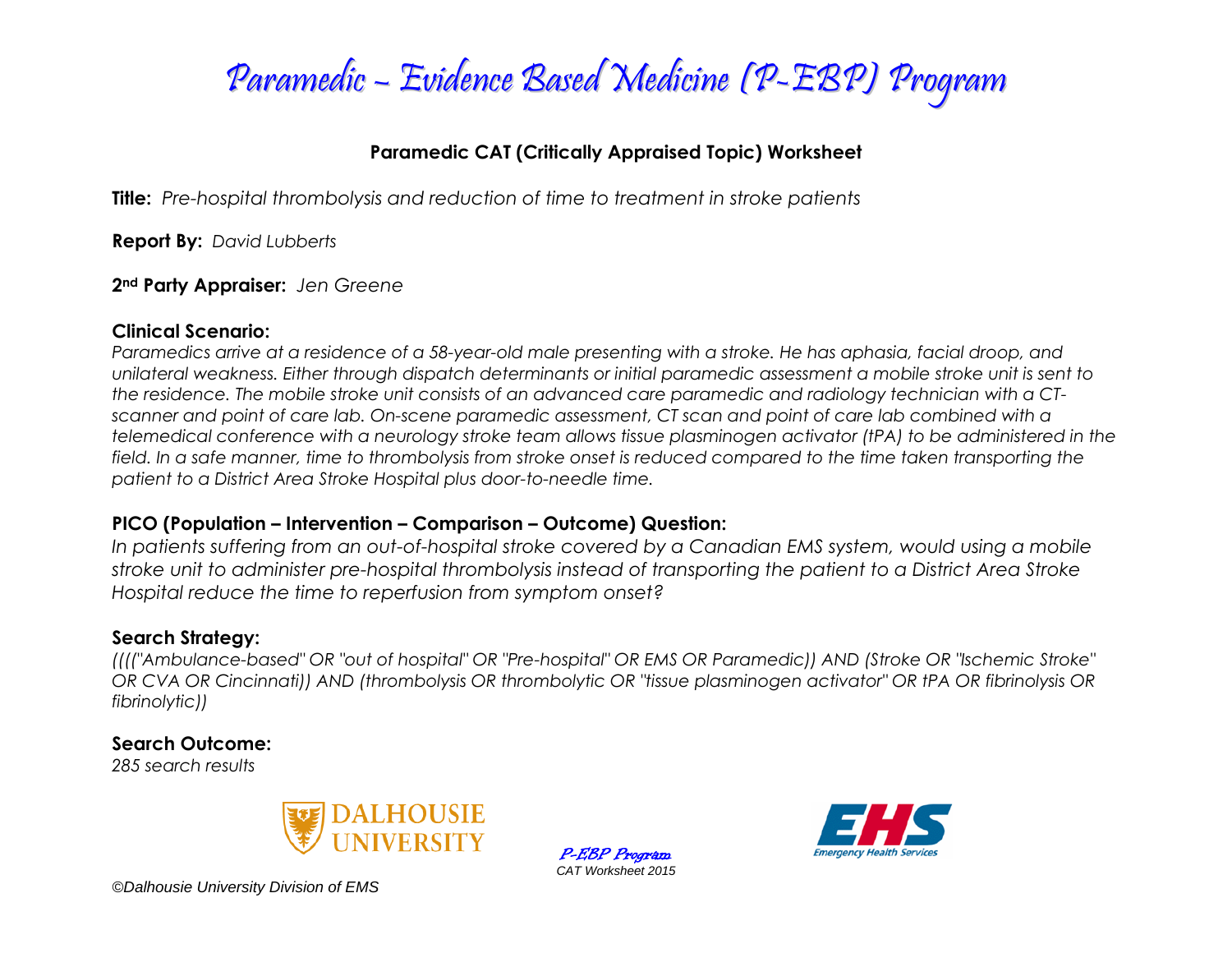# Paramedic – Evidence Based Medicine (P-EBP) Program

**Relevant Papers:**

| AUTHOR, DATE               | POPULATION:<br>SAMPLE<br><b>CHARACTERISTICS</b>                                                                                                                                                         | <b>DESIGN (LOE)</b>                                                                                                                          | <b>OUTCOMES</b>                                                                                                                                                                             | <b>RESULTS</b>                                                                                                                                                                                                                                                                                                                                                                                                   | STRENGTHS/<br>WEAKNESSES                                                                                                                                                                                                                                                           |
|----------------------------|---------------------------------------------------------------------------------------------------------------------------------------------------------------------------------------------------------|----------------------------------------------------------------------------------------------------------------------------------------------|---------------------------------------------------------------------------------------------------------------------------------------------------------------------------------------------|------------------------------------------------------------------------------------------------------------------------------------------------------------------------------------------------------------------------------------------------------------------------------------------------------------------------------------------------------------------------------------------------------------------|------------------------------------------------------------------------------------------------------------------------------------------------------------------------------------------------------------------------------------------------------------------------------------|
| Ebinger M. MD. April 2014  | 6182 adult patients for<br>whom a stroke dispatch<br>was activated                                                                                                                                      | Randomly assigned<br>weeks with and<br>without mobile<br>stoke unit (MSU)<br>availability<br>This is a randomized<br>control trial<br>LOE: 1 | The primary outcome<br>was alarm-to-<br>thrombolysis time.<br>Secondary outcomes:<br>thrombolysis rate<br>Secondary<br>intracerebral<br>hemorrhage after<br>thrombolysis<br>7-day mortality | 3213 patients in MSU<br>assigned week.<br>1804 when the MSU was<br>available & deployed vs.<br>2969 control,<br>When MSU deployed,<br>mean alarm-to-treatment<br>time (51.8 min; 95%Cl,<br>49.0-54.6) was shorter by<br>25 minutes (95%Cl, 20-29;<br>$P < .001$ ) compared to<br>control weeks.                                                                                                                  | The strengths were a<br>large sample size.<br>Regard for ethical<br>considerations and<br>limitations of the study<br>were well<br>documented.<br>A weakness is that it<br>could not be<br>randomized on a<br>patient basis but only<br>through the time the<br>MSU was available. |
| Itrat A. MD. February 2016 | First 100 patients who<br>had an acute onset of<br>stroke like symptoms and<br>were evaluated by a<br>mobile stroke unit<br>compared to 56 control<br>patients evaluated at an<br>emergency department. | Prospective<br>Observational study<br>LOE: 2                                                                                                 | Compare the<br>evaluation of stroke<br>patients in a mobile<br>stroke unit by remote<br>neurologist to stroke<br>patients evaluated in<br>an emergency<br>department                        | 99 of 100 patients were<br>evaluated successfully in<br>the mobile stroke unit with<br>remote neurologist.<br>Median times from door to<br>CT-completion was 13<br>minutes $(IQR, 9-21$ min)<br>and door to thrombolysis<br>time was 32 min (IQR, 24-<br>47 min) compared with 18<br>minutes (IQR, 12-26) and<br>58 min (IQR 53-68)<br>respectively for the<br>control ER group. A<br>median 16 minutes in total | + The study was<br>prospective with a<br>clear goal<br>- Not a randomized<br>trial<br>- small sample size<br>and the populations<br>of trial and control<br>were not even<br>- poor p-values for<br>patient population                                                             |



P-EBP Program *CAT Worksheet 2015*



*©Dalhousie University Division of EMS*